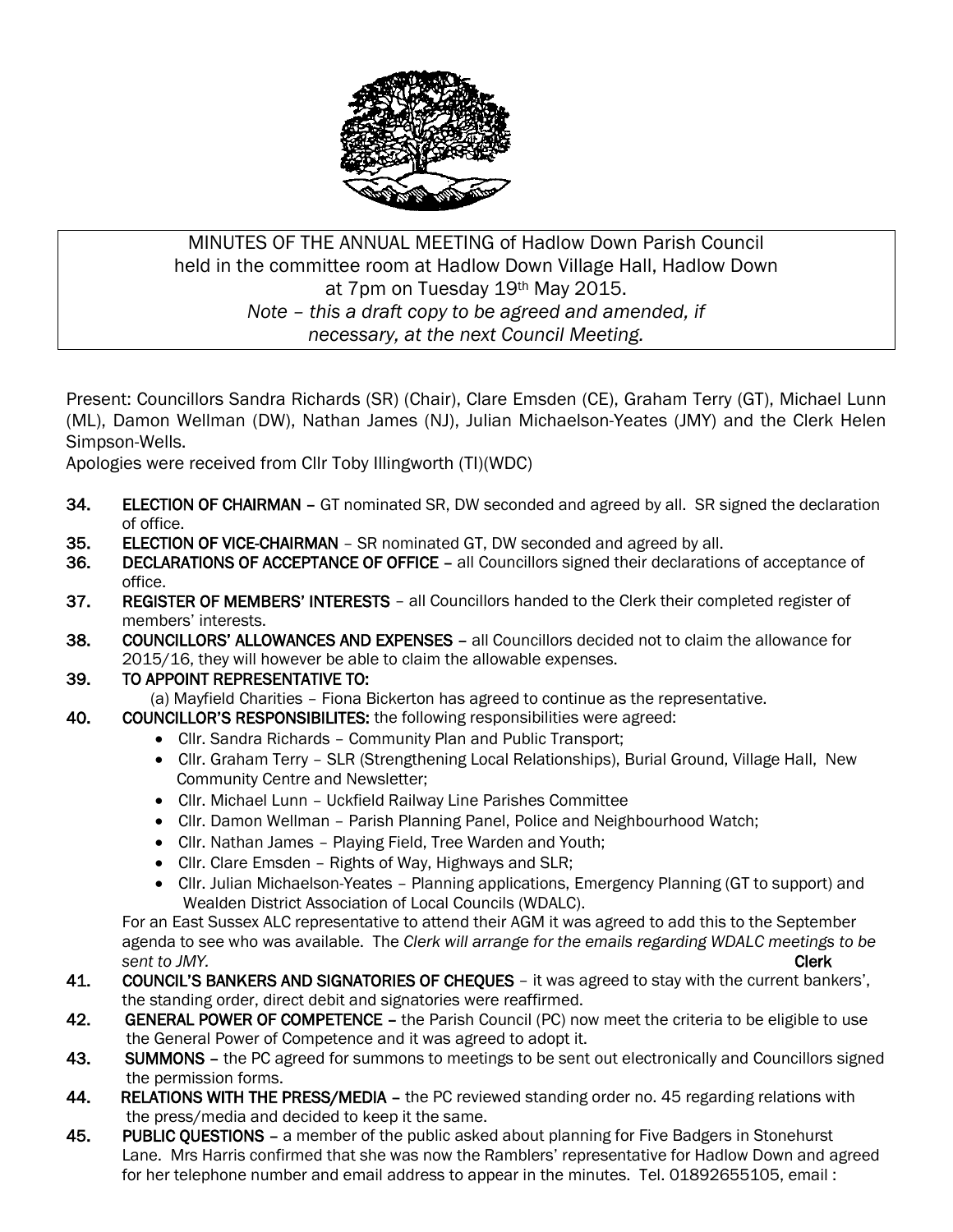[harrishome23@aol.com.](mailto:harrishome23@aol.com) The Chair confirmed with Mrs Harris that she was willing to attend the community plan meetings.

- 46. APOLOGIES AND REASON FOR ABSENCE none received.
- 47. DECLARATIONS OF INTEREST CE and ML declared disclosable pecuniary interests in item 51d.ii. ML declared a personal interest in item 50i.
- 48. CRIME REPORT none received.
- 49. MINUTES OF THE MEETINGS held on  $7<sup>th</sup>$  and 21<sup>st</sup> April 2015 were agreed and signed as a true record.
- 50. MATTERS ARISING (from previous meetings):
	- i. A quote for an LED speed sign had been received. The Chair had contacted Highways who have advised that they won't normally agree to an LED speed sign being installed unless the percentile over the speed limit is above a certain level. They will need details of where the PC would like the signs installed, a discussion was held on locations. *ML is looking into whether the sign is suitable for ESCC Highways. He will see if the company can do a drive through the village looking at suitable sites and give a presentation at the July PC meeting.* ML

The Clerk will contact the insurance company regarding insuring a solar LED speed sign. **Clerk** 

- ii. Reducing speed initiatives to send contact details to the Clerk no action to be taken.
- iii. Parking on the pavement, to speak to the landlord  $c/f$ . GT
- iv. Replacement of rotten fingerpost arm NJ confirmed that the work had been done on the arm.
- v. Fingerpost survey, CE and NJ to undertake. To also take some photographs and bring them to the June meeting. CE/NJ
- vi. Back-up of email files the Chair confirmed that she had discussed this with the Clerk and would be loading the system back-up onto a blank computer to ensure that it works. SR
- vii. Clerks Report was sent to Councillors with the agenda updating them on her action points, this included:
- a. The letter to Charles Hendry MP has been returned, it was agreed to *send it to Nus Ghani MP instead.* Clerk
	- b. The Highways Steward is arranging for the 30mph roundel and post to be reinstalled in School Lane.
	- c. Highways have confirmed that on  $8<sup>th</sup>$  and  $9<sup>th</sup>$  June the ironworks will be raised on the section of the A272 that was resurfaced.
	- d. The Clerk has sent a letter regarding parking on the pavement, the PC confirmed that this hadn't been as much of a problem in the last few weeks.
	- e. The Highways Steward has inspected Dog Kennel Lane and has advised that it has recently been jet-patched and he found nothing in need of immediate repair. They will continue to monitor the area and if it deteriorates to the extent that it becomes a safety issue they will ensure works are carried out.
	- f. The Clerk has obtained advice regarding an arboriculturist survey and will be asking for a basic tree survey to check that the trees are safe and to highlight any work that needs doing, *c/f to <u><i>obtain quotes.* Clerk</u>
	- g. The Chair of the Playing Field Committee has confirmed with Sport England that the timings to obtain the legal documents for the playing field isn't a problem for them. The Deed of Variation has been signed with a 37 year term and the Playing Field Committee are paying for the Deed to be lodged with the Land Registry.

### 51. a. PLANNING APPLICATIONS:

- i. WD/2015/0832/F HARTS COTTAGE, STONEHURST LANE TN20 6LL Demolition of existing garage and log store. Erection of replacement garage with ancillary accommodation attached, to include a first floor – The Parish Council object to the application for the following reasons: They feel that the proposed building will be too close to the listed house; They feel that the building will structurally be too large; That it is overdevelopment of the site especially as the applicant already has approval for a garden room (WD/2013/2022/F and WD/2013/1360/LB); The proposed building does not reflect the design of the Grade II listed house. (0/7)
	- ii. WD/2015/0934/F 10 STANDEN MEWS, TN22 4HG Single storey rear extension The Parish Council support the application (7/0).
	- b. APPROVED APPLICATIONS:
	- i. WD/2015/0467/F THE OLD STORE, MAIN ROAD, TN22 4HJ Proposed ground and first floor extension to rear.
	- ii. WD/2015/0553/F ANNES, WILDERNESS LANE Hard surfaced tennis court and fencing.
	- iii. WD/2015/0392/F 2 SCHOOL LANE COTTAGES, SCHOOL LANE Erection of two-storey extension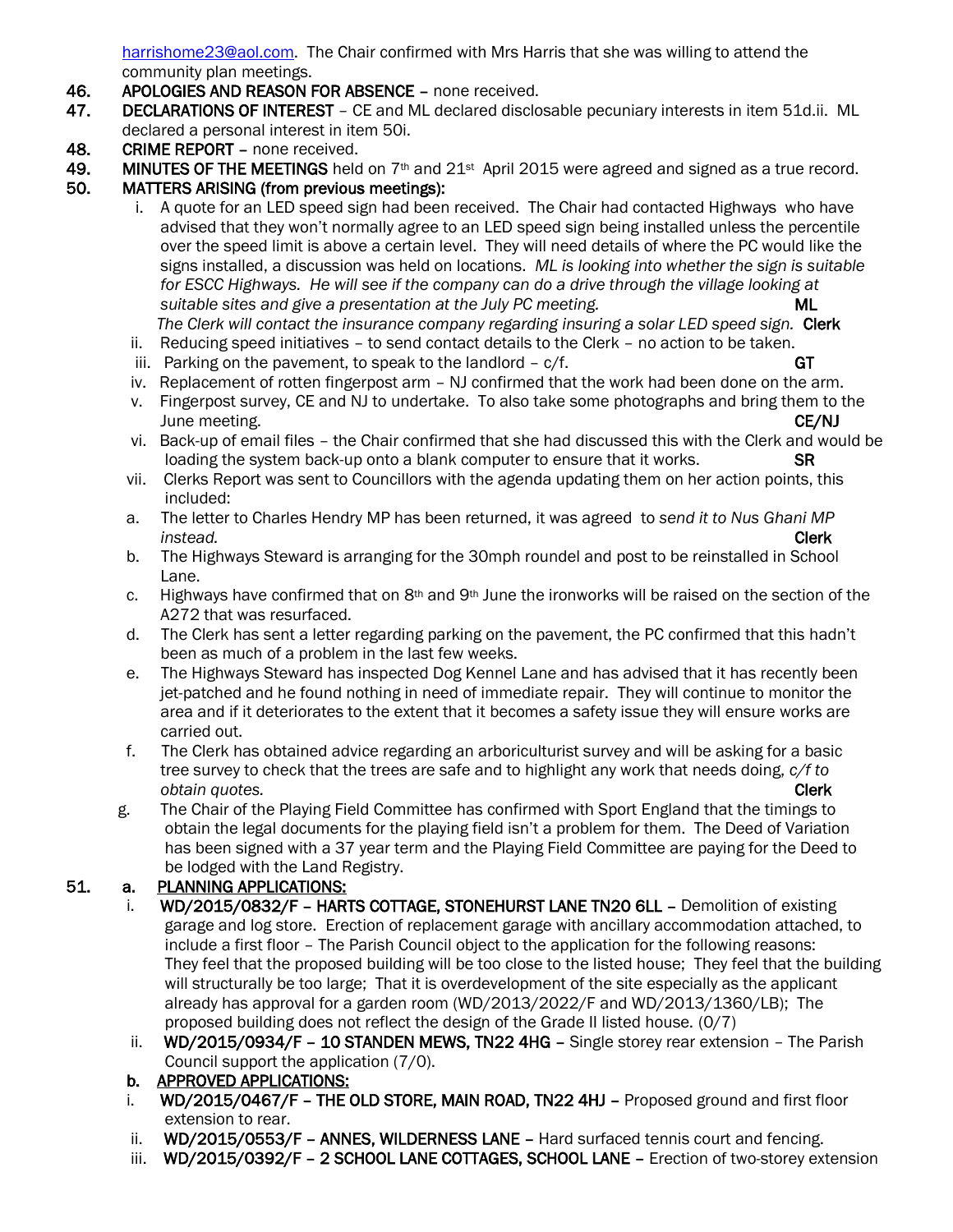to side and rear and single-storey extension to rear.

#### c. WITHDRAWN APPLICATIONS:

i. WD/2015/0224/F - SHEPHERDS HILL HOUSE, SHEPHERDS HILL - Proposed tennis court and establishment of extent of residential curtilage.

## d. PLANNING MATTERS:

 i. Five Badgers – The PC had received a number of complaints from members of the public. Councillors updated the PC on the developments on the site. The Clerk has contacted WDC planning enforcement who have already visited the site and have advised the occupiers that they will need to submit a planning application, although they have been advised that this is unlikely to be approved due to the Ashdown Forest 7km exclusion zone.

The Chair opened this agenda item to members of the public to comment.

 A discussion was held on the work that has been undertaken on the site and that work is continuing. Concern was also expressed over the impact to the environment by changes to the site. The Clerk will contact WDC Planning Enforcement & Environmental Health. **Clerk** 

- ML and CE left the meeting during the following item
	- ii. Five Chimneys motorbike track the Clerk confirmed that the owner hadn't appealed against the enforcement notice and that Planning Enforcement have confirmed that they will be visiting the site to ensure that the notice has been complied with.

ML and CE rejoined the meeting.

## 52. REPORTS FROM CLLR. ROY GALLEY ESCC & CLLR MICHAEL LUNN WDC.

 Cllr. Roy Galley's report had been sent to Councillors prior to the meeting and will also appear in the Parish Magazine.

 The Chair advised that during Cllr Lunn's WDC report he is a District Councillor, however at all other times during a PC meeting he is a Parish Councillor unless he advises the meeting that at a particular item he is acting/making a comment as the District Councillor. ML also clarified the situation. In his report he advised that himself and Toby Illingworth had been elected as the area's district councilors. He confirmed that he wouldn't be able to attend every meeting due to clashes with other meetings/events. He also advised that he can still be involved in discussing and voting on planning applications as he wouldn't have a vote at WDC planning committee for applications in his ward. He can raise matters at WDC on behalf of the PC and if there is a controversial planning application he can arrange for it to go before the planning committee.

The chair opened the meeting to members of the public.

 Questions were asked about anonymity of comments made by the public to items on the agenda. It was confirmed that names of members of the public wouldn't appear in the minutes.

The chair closed the meeting to members of the public.

 ML confirmed that the waste collection contract has been reviewed and there will be a slight change to the times of the collection.

 The Planning Inspectorate has advised that the Local Plan needs to have more houses in Hailsham and that 30 houses for Crowborough should be moved to the Uckfield allocation. The proposed site allocation has now been delayed. The Clerk confirmed that WDC have issued a new consultation on the local plan. The PC requested that ML ask that documentation from WDC be more understandable and that an executive summary be issued, the new consultation is 209 pages long..

### 53. BANK RECONCILIATIONS: - for the 31<sup>st</sup> March and 24<sup>th</sup> April 2015 were agreed and signed.

# 54. OTHER FINANCE MATTERS –

- i. Insurance the Clerk confirmed that as the insurance company had changed underwriters that the long-term agreement signed last year was no longer valid. She gave details of 3 quotes and the insurance was agreed by the PC for a 1 year term. A cheque for £265 to Broker Network Ltd was raised and will be signed at item 64 and will be ratified at the next meeting.
- ii. Annual accounts and assets register GT and SR had met with the Clerk prior to the meeting to discuss the annual accounts, the accounts and asset register were approved and signed by the chair.
- iii. Statement of internal controls GT suggested changes to the document, these were agreed by the PC and the *Clerk will amend the document.* Clerk and the *Clerk* Clerk and the *Clerk* clerk
- iv. The payments for £108.21 to Simon P. Goacher for payroll services that was paid at the 7<sup>th</sup> April meeting & £254.52 to WDC for litter bin emptying that was paid at the 21st April meeting were ratified and agreed at this meeting .
- v. Internal audit report a copy of the report had been sent to Councillors prior to the meeting. The PC congratulated the Clerk on a successful internal audit.
- vi Request for a grant from the Hadlow Down Playing Field Association the Association had written to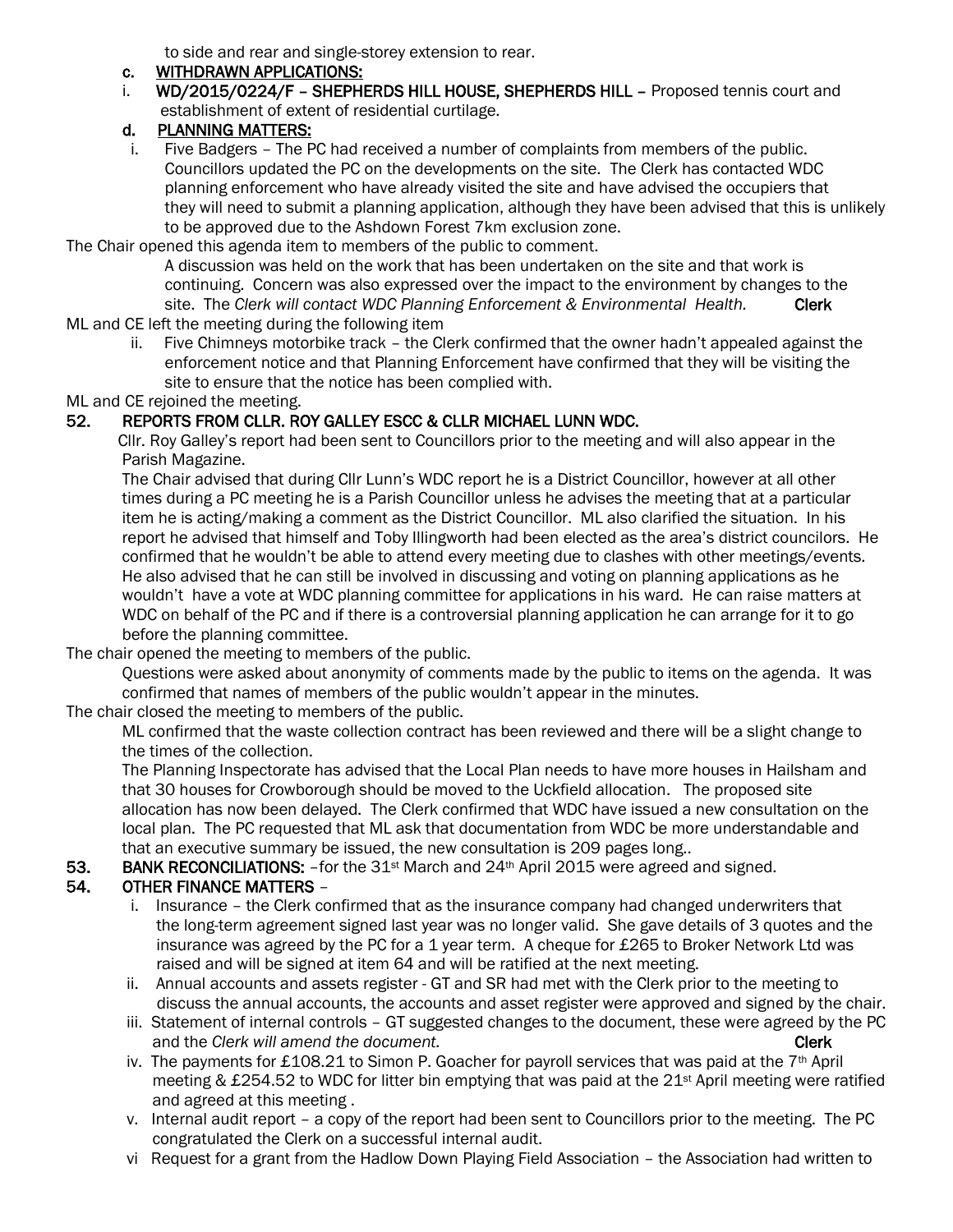the PC to request assistance with the legal fees for the drainage work at the playing field. The PC agreed to contribute £1200 towards the cost, this money will be taken from property maintenance reserves.

- vii. Precept payment the Clerk confirmed that the first payment of the precept and grant had now been received..
- viii. Quotes for Action in rural Sussex housing needs survey –the Clerk gave the PC details of the quotes. The PC did not agree to the cost. A discussion was held as to how much response would be received to a survey and the PC considered doing their own survey. The *Clerk will try and obtain a Sample letter to accompany a survey.* Clerk and the state of the state of the state of the state of the state of the state of the state of the state of the state of the state of the state of the state of the state of th
- 55. PARISH ASSEMBLY it was agreed that the signage needs to be larger and that next year the PC will get posters printed similar to those used by other PCs. It was unfortunate that the meeting had clashed with another meeting in the village. The Chair will liaise with the Chair of Governors at the School prior to next year's Parish Assembly.
- 56. RISK ASSESSMENTS GT had undertaken the annual review of the risk assessments and had added in the drainage area for Hut Lane. GT had also completed the quarterly risk assessments. *NJ agreed to clear out the debris at the Hut Lane drainage area.* NJ
- 57. GATWICK AIRPORT it was questioned whether Nus Ghani MP should be asked to continue to give her support against Gatwick Airport expansion. It was felt that villagers need to be aware of the impact changes will have on them. JMY gave the PC a presentation on changes that have been made and are proposed, the impact more flights will have to villagers and how involved the PC has so far been. At the next meeting the PC will consider whether to join The High Weald Councils Aviation Action Group. It was agreed for *JMY to draft a letter to Ms Ghani which he will then send onto the Clerk, he will also produce an article for the Parish Magazine encouraging residents to send their comments on the proposals to the Clerk for her to collate.* Clerk and the contract of the clerk of the clerk of the clerk of the clerk of the clerk of the clerk of the clerk of the clerk of the clerk of the clerk of the clerk of the cl
- 58. VILLAGE FAYRE it was confirmed that the PC's stand had been booked, to be discussed further at the next meeting.
- 59. NEW COMMUNITY CENTRE it was confirmed that the recent meeting had been cancelled. The Clerk has highlighted to the secretary of the committee that the wording in the minutes regarding the reclaim of VAT was incorrect
- 60. DEFIBRILLATORS the Clerk had received correspondence regarding the location of defibrillators. The Chair confirmed that she is obtaining further information on defibrillators and it was agreed to discuss this item further at the June meeting.
- 61. ENTRANCE TO PLAYING FIELD a copy of the transfer documents had been sent to councilors prior to the meeting, they agreed to the content subject to receipt of, and agreement of the plan. The PC agreed the proportion of the cost that will be taken out of reserves and it was agreed that the remaining £10,000 will be paid for by a loan over 10 years. The Solicitor will confirm when the PC will need to apply for the loan. It was agreed that SR & ML will sign the loan and transfer documents and that they will be witnessed by the Clerk. The Solicitor has confirmed that the overage payment would be due by anyone leasing the land who then sells it on for a use not falling within the agreed uses.

### 62. REPORTS FROM COUNCILLORS (COUNCIL MATTERS AND OUTSIDE BODIES):

- i. Cllr. Damon Wellman asked about noise that had been reported to him at the weekend however no Councillors were aware of a problem.
- ii. Cllr. Julian Michaelson-Yeates confirmed that he and DW were attending a meeting with Gatwick Airport in June.
- iii. Cllr. Clare Emsden advised that Highways have asked people to cut back their hedges, the Clerk highlighted that this should only be done during the hedgecutting season if the hedge is a danger to pedestrians or road users..

 CE confirmed that Highways would be rectifying the problem with the unconnected drainage pipe on Byway 24. CE will send the Rights of Way report to Councillors.

- iv. Cllr. Nathan James advised that maintenance work had been undertaken at the playing field by the committee. It was agreed for the *Clerk to send a letter of thanks to Ken Ogden for all his work as the PC's WDC representative and to purchase a card that the PC and residents can sign.* Clerk
- v. Cllr. Graham Terry confirmed that the annual report had been produced, the *Clerk will arrange for it to be printed.* **Clerk**
- vi. Cllr. Sandra Richards advised that she had written to ESCC to thank them for their work on the drainage on the A272.

### 63. CLERK'S MATTERS:

i. The Clerks hours for April had already been agreed by SR and GT in order that they could be sent to